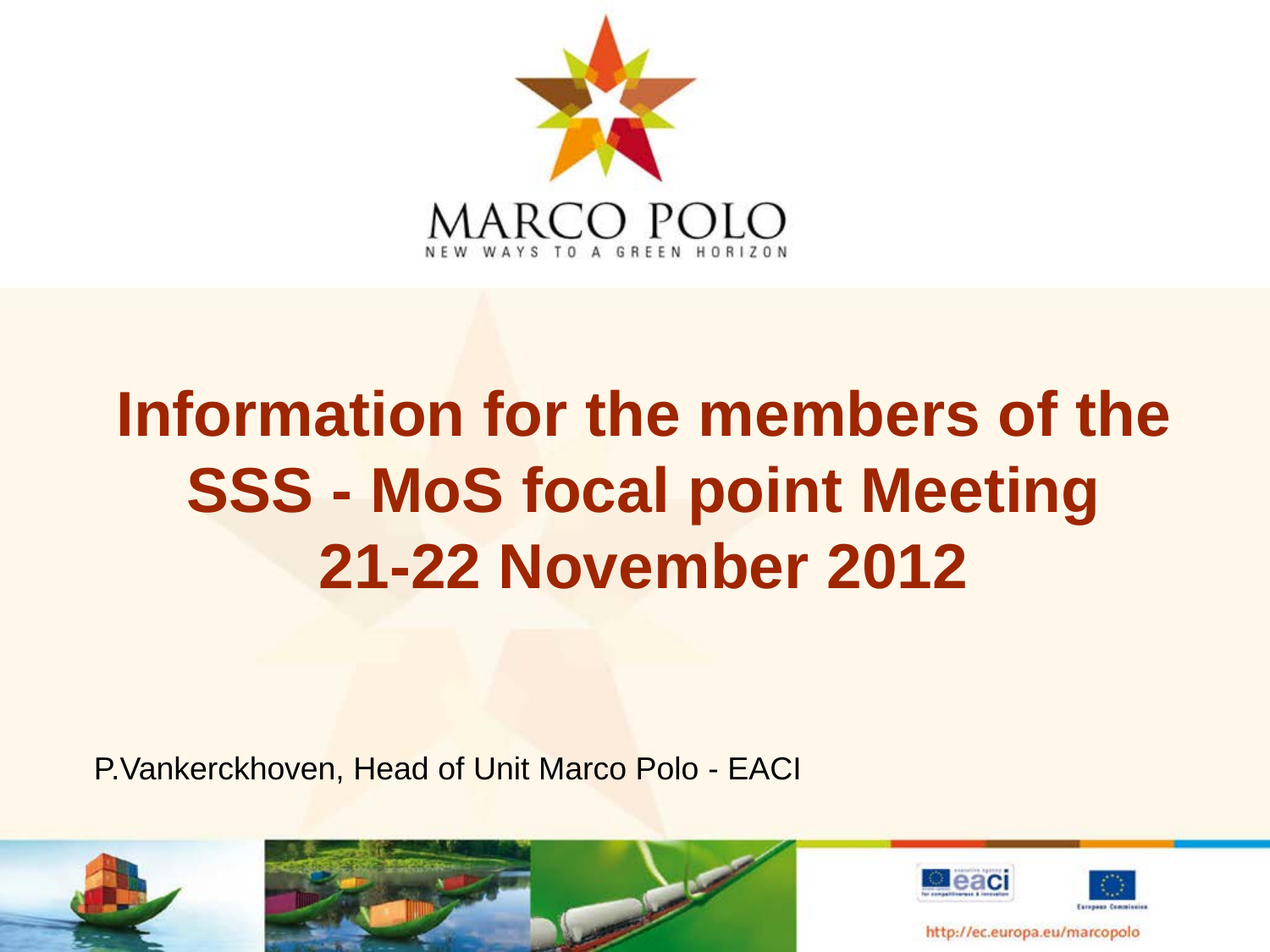

# **MARCO POLO II – Results of Call 2011**

| <b>Received proposals</b>                                             | 50                |
|-----------------------------------------------------------------------|-------------------|
| <b>Requested subvention</b>                                           | €104,3 M          |
| <b>Proposed Tkm shift</b>                                             | 36 <sub>b</sub>   |
| <b>Available budget</b>                                               | $\bigoplus$ 6,9 M |
| Contracts awarded (max $33,61M \oplus$                                | 18                |
| Very few shipping proposals and only 2 SSS + 1 mix for the G.A signed |                   |







2

http://ec.europa.eu/marcopolo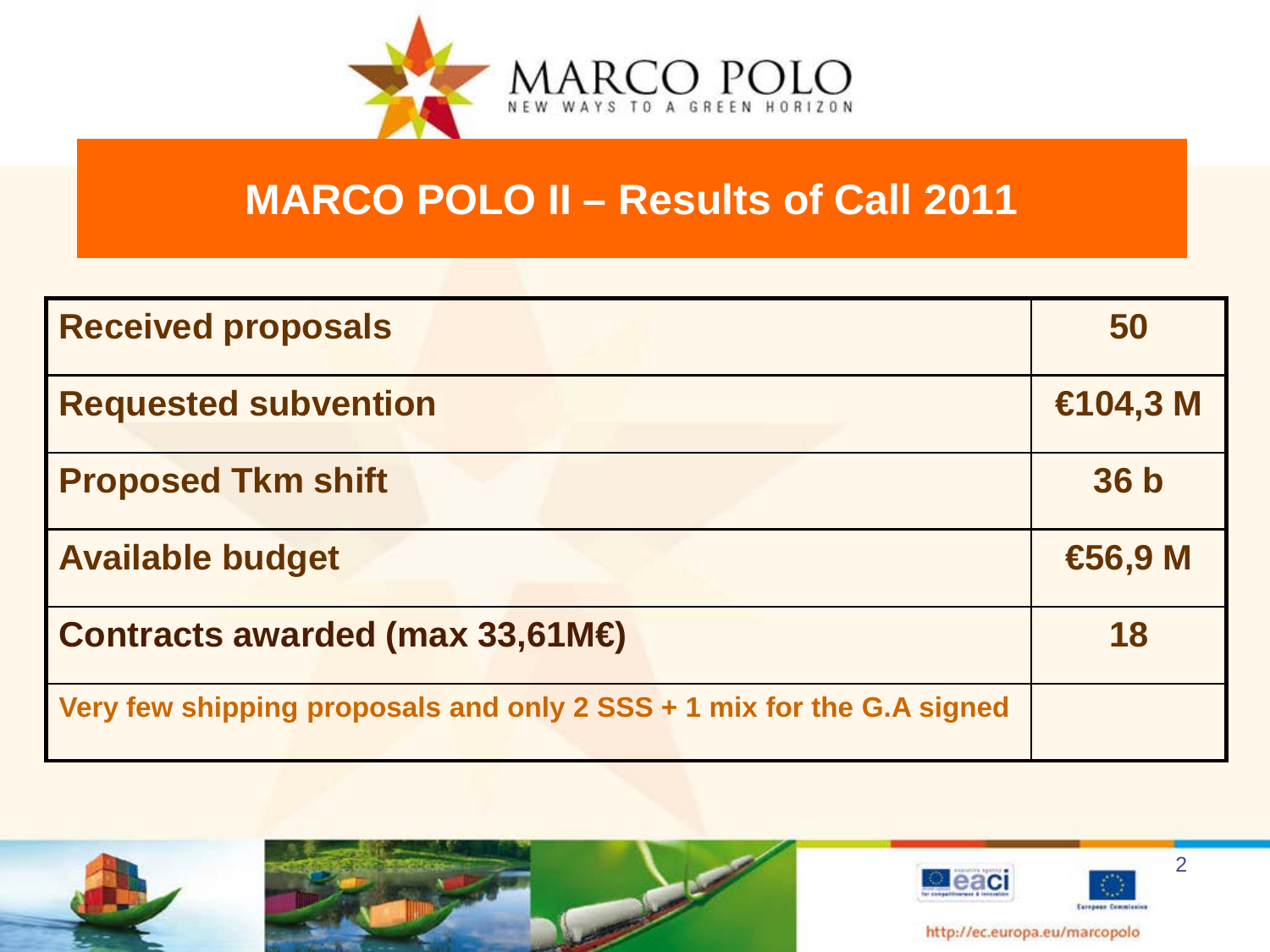

### **Marco Polo: 2012 received proposals (54)**

| Modal shift          | <b>Modal Shift actions (46)</b>           | 85% |
|----------------------|-------------------------------------------|-----|
| Catalyst action      | <b>Common Learning actions (5)</b>        | 10% |
| Motorways of the sea | <b>Motorways of the Sea actions (2)</b>   | 3%  |
| Traffic avoidance    | <b>Traffic Avoidance (1)</b>              | 2%  |
| Common learning      | Per mode: 11 SSS (23,5%), 3 Rail/SSS (6%) |     |









3

http://ec.europa.eu/marcopolo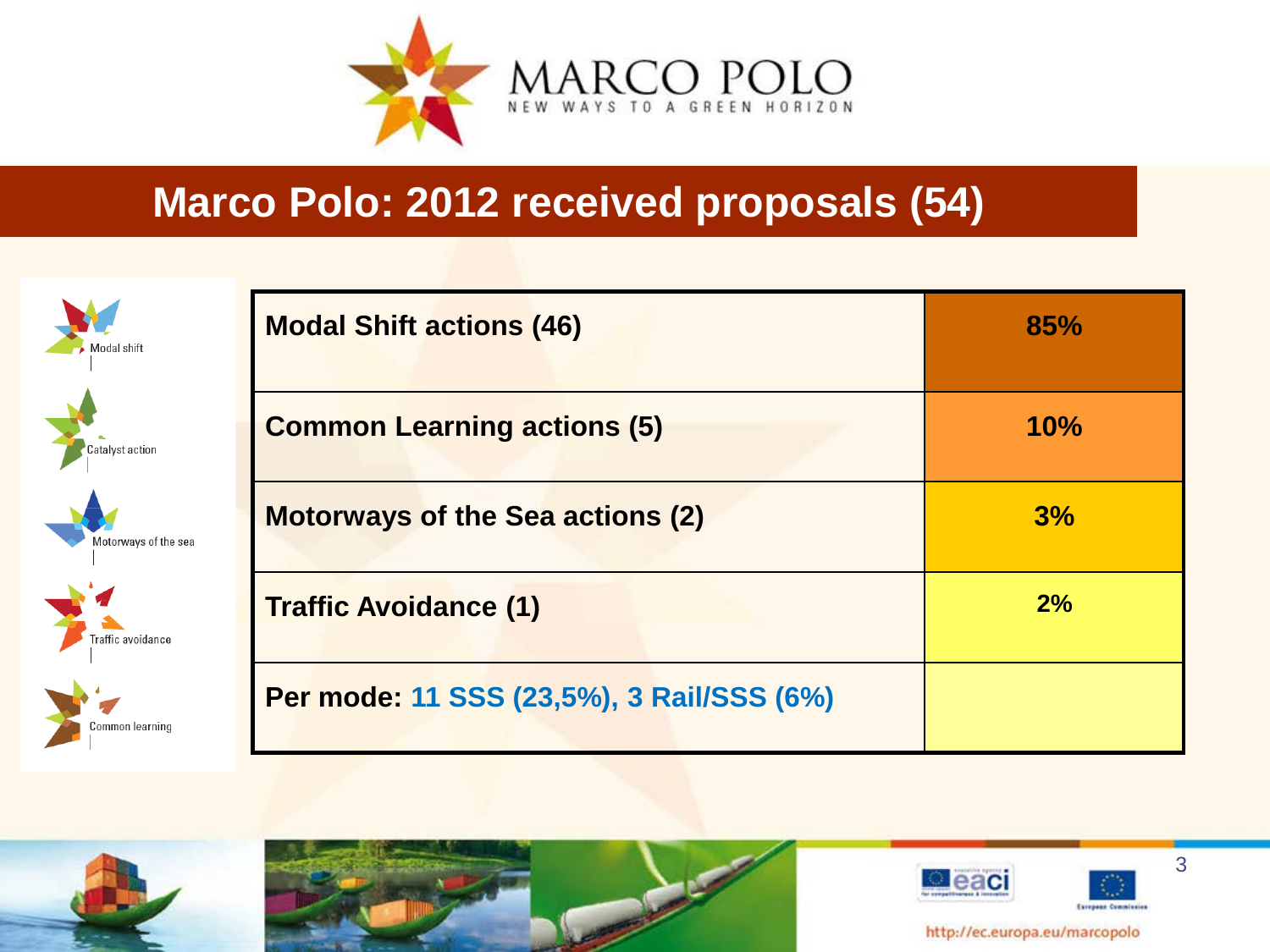

### **General Overview of Marco Polo I and II**

- **For MP I between 2003/2006: 55 projects financed**
- **For MP II between 2007/2011: 117 projects financed (2 calls to add!)**
- **Global paid funds for MP I: 41,76M€**
- **Between 2003/2011: 172 projects financed adressing 655 companies**







4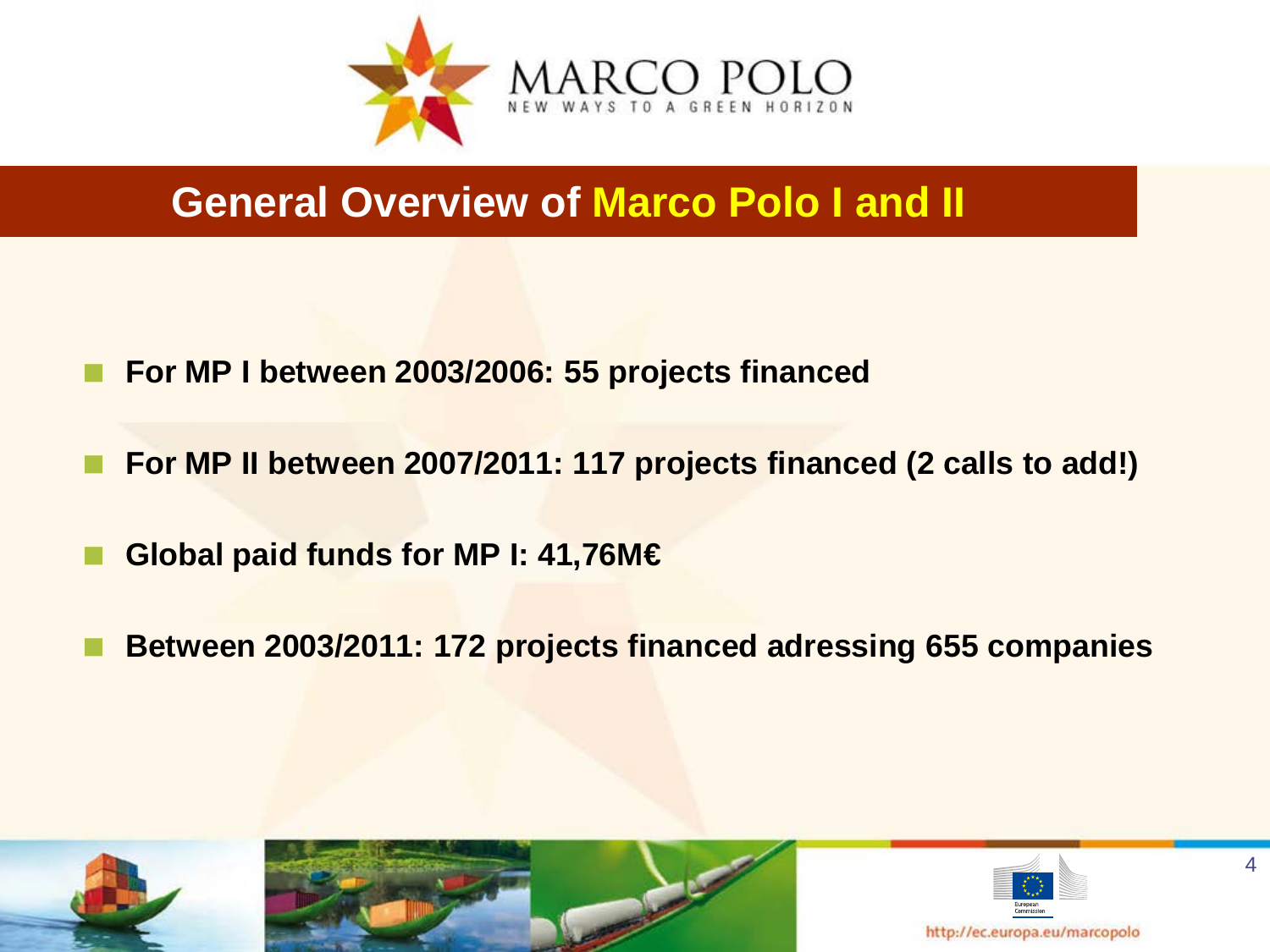

# **First global environmental results of the programme since 2003 !**





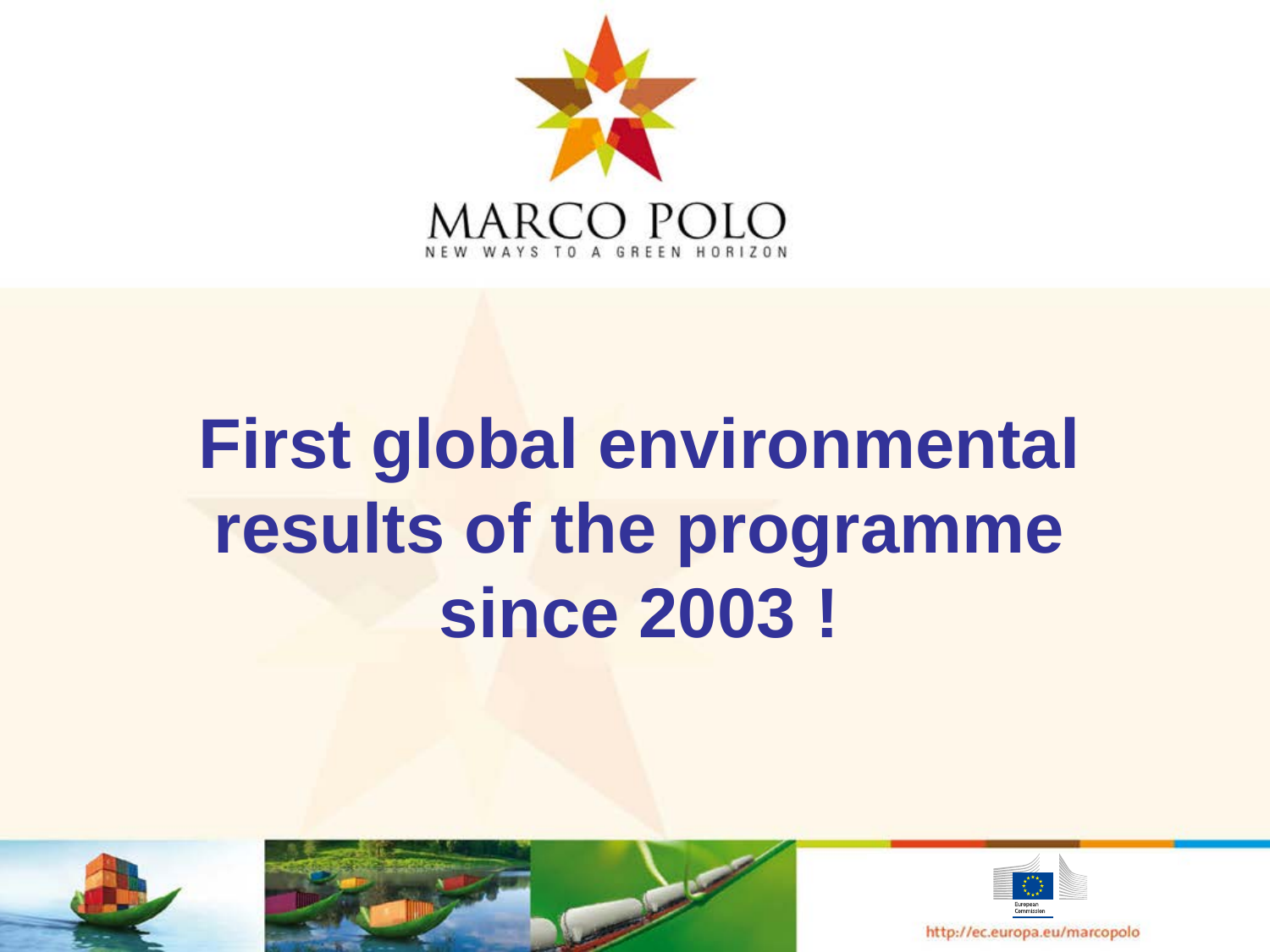

#### **Results of Marco Polo I**

- **Since February 2012, we have finalised all G.A. under MP I and final results are available !**
- **Over 4 years, 22,1 billion tkm have been avoided on EU roads thanks to the cooperation between Industry and the EU.**
- **These are 1.230.000 trucks trips over a distance of 1000km (\*1) (Berlin/Paris) with an average load of 18 tons of freight!**



**(\*1) = 1,23 billion vkm**





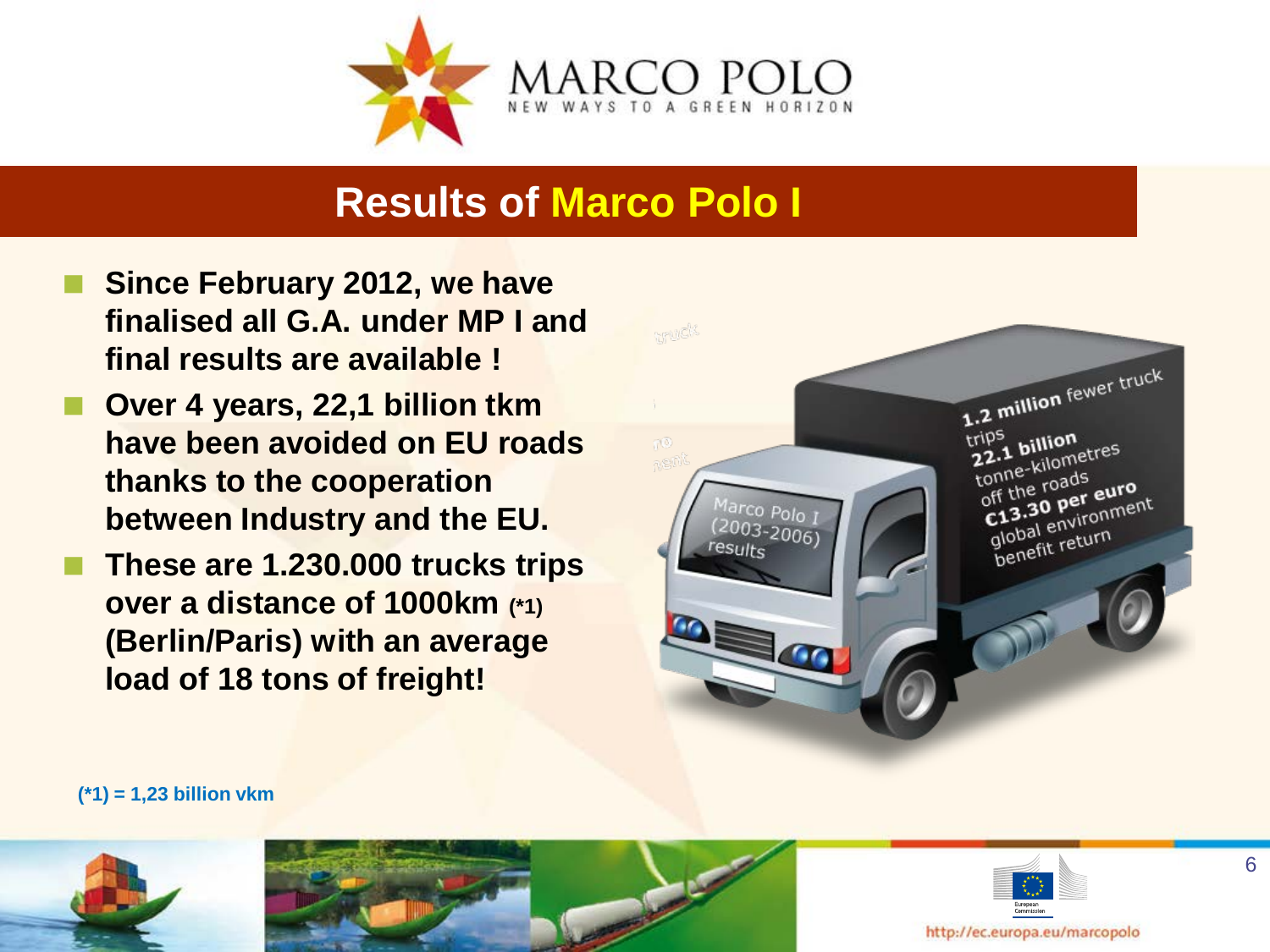

## **First results of Marco Polo II**

- **The expected results for the 4 first years of MP II**
- **The G.A. signed for the first 4 years, may avoid around 35 billion tkm.**
- **Around 1.300.000 trucks trips over a distance of 1500km (Milano/Warsaw) with an average load of 18 tons of freight! (\*2)**
- **More is to come with the G.A. to be signed for the years 2011 to 2013**



Best estimates for global MP II: 61b tkm  $= 3.4$  billion vkm

**(\*2) = 1,95 billion vkm**





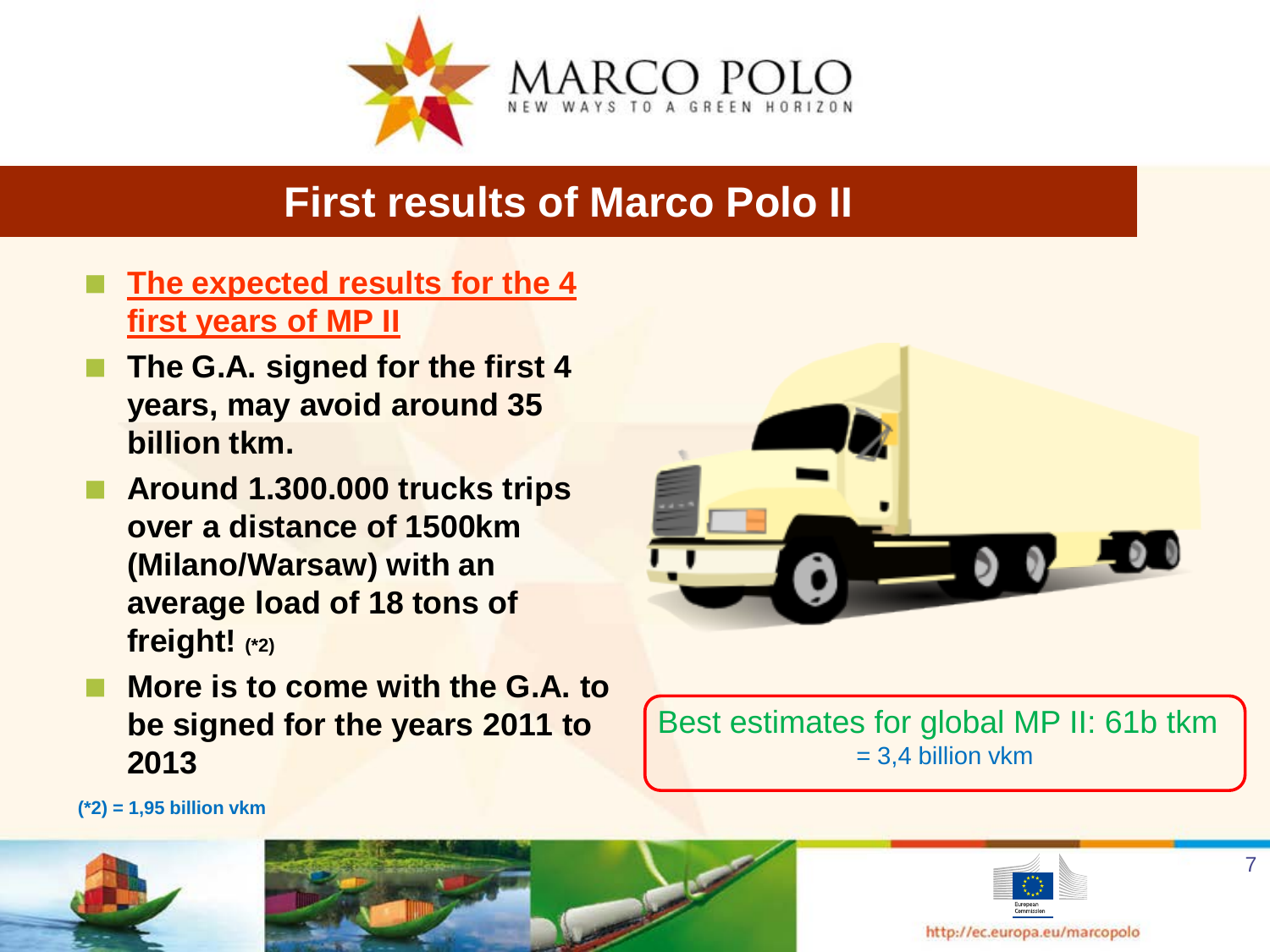

# **What can be reasonably expected for the global results of the Marco Polo I and II programmes ?**

- **At the end of the Marco Polo programmes operational implementation we may expect:**
	- **To have shifted more than 4 million trucks from the road to other modes of transport with a journey distance of 1000km each. (\*3)**
	- **This represents a virtual traffic queue avoided of 64.000km !**



**(\*3) = 4 billion vkm**



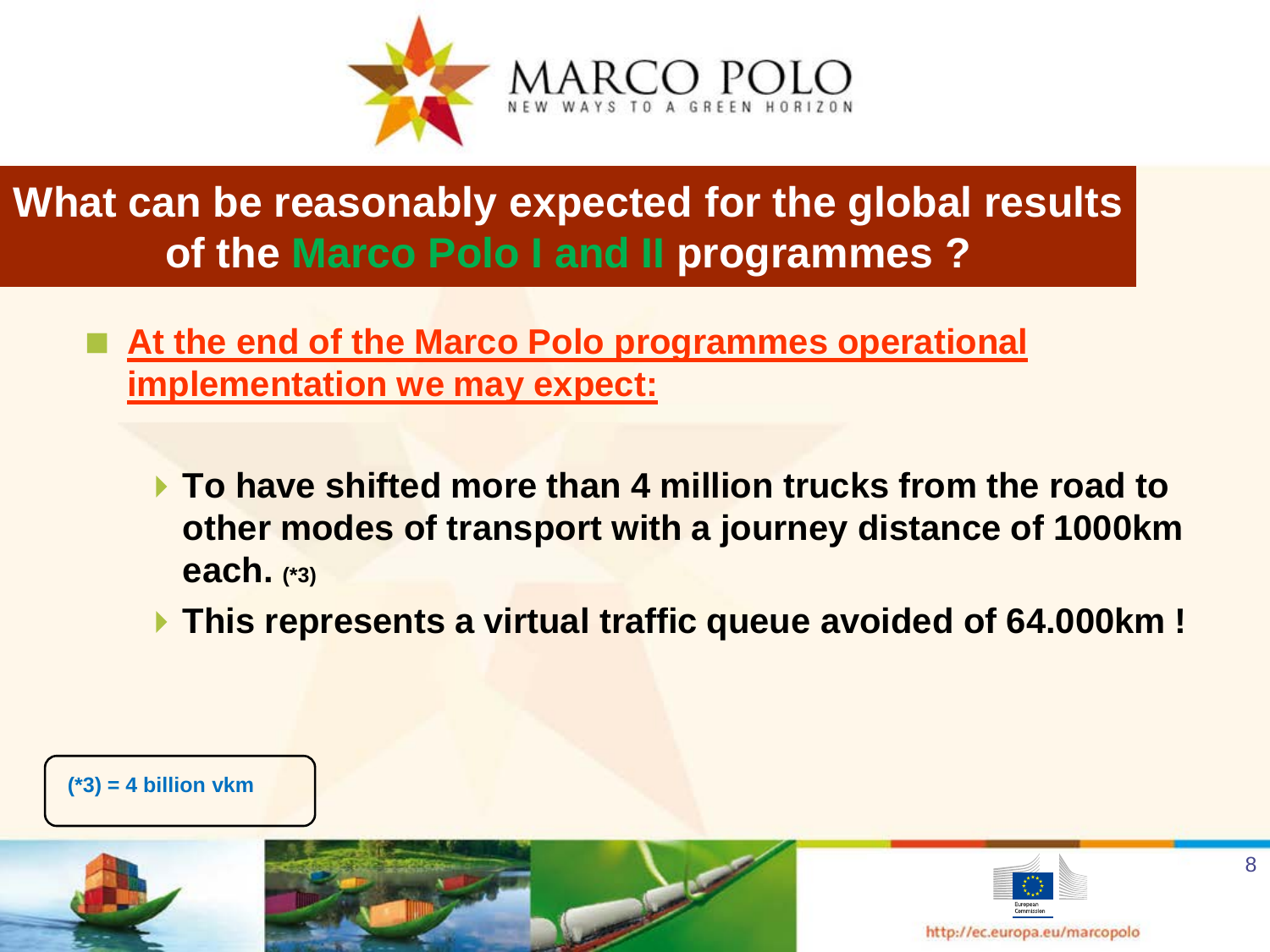

**What can be reasonably expected for the global results of the Marco Polo I programme ?**

# ■ What are the CO<sup>2</sup> and Env Ben savings ?

- **▶ Savings of 22,1 billion tkm**
- **With a conservative approach, 1,5 million tons of CO² have been saved**
- **For an investment of 32,6M€ (modal shift paid under MPI)**
- **At a price of e.g 35 € ton CO<sup>2</sup>, savings of 52 M € on the nongenerated CO²**
- **Global environmental benefit generated based on the MP calculator: 432,9M€**

**ROI: 13,3€env ben per 1€ invested**  $\rightarrow$  **only for the Env Ben savings** 







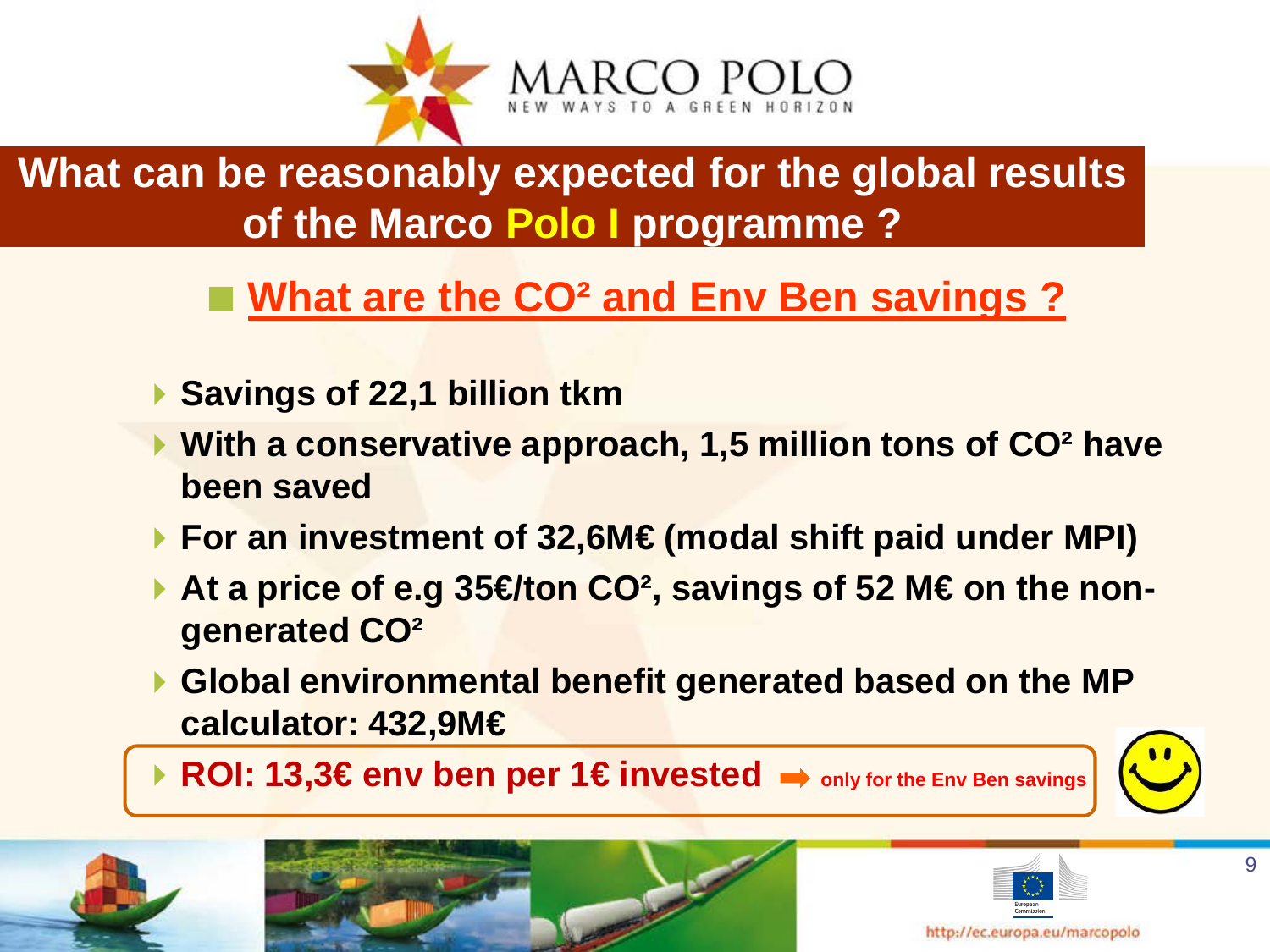

# **What can be reasonably expected for the global results of the Marco Polo I and II programme ?**

#### **Road accidents and casualties savings ?**

- **▶ Stats for lorries > 3,5 T (\*4)** 
	- 3% of EU vehicles fleet
	- 7% of driven km
	- 18% of fatal accidents
	- 7000 lives across EU in 2008
	- Per km driven, involved twice as many fatal accidents as cars
	- Average : **20 casualties per 1 billion km driven**
	- **Cost for a human life: (\*5)**
		- At the EU level, approx **3M€life** (6M\$ for the US transportation Dpt)

**(\*4) Sources: CARE database, ETAC study 2007, T&E February 2012 –Smarter-Safer-Cleaner**

**(\*5) Sources: e,g Safety Net CBA (16/10/2009) EC DG TREN study**







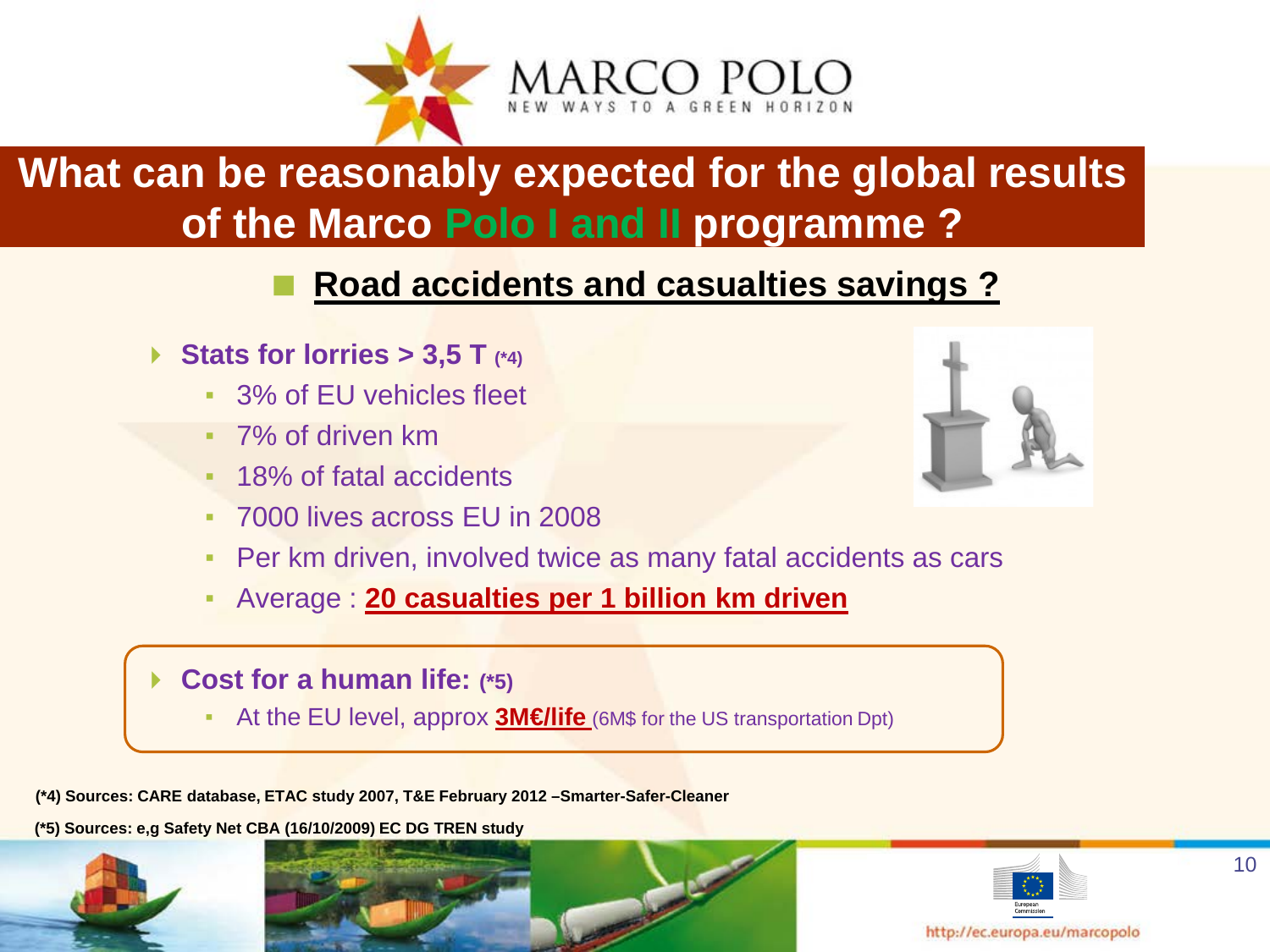

# **What can be reasonably expected for the global results of the Marco Polo I and II programme ?**

#### **Road accidents and casualties savings ?**

#### **Marco Polo I results:**

For 1,23 billion vkm avoided, approx 25 lives saved in the EU

#### **Marco Polo II reasonable expectations:**

For 3,4 billion vkm avoided, approx 68 lives saved in the EU

#### **At a cost of 3M€/life**

- **MP I: 75M€ societal benefit for the community**
- **MPII: 204M€** societal benefit for the community







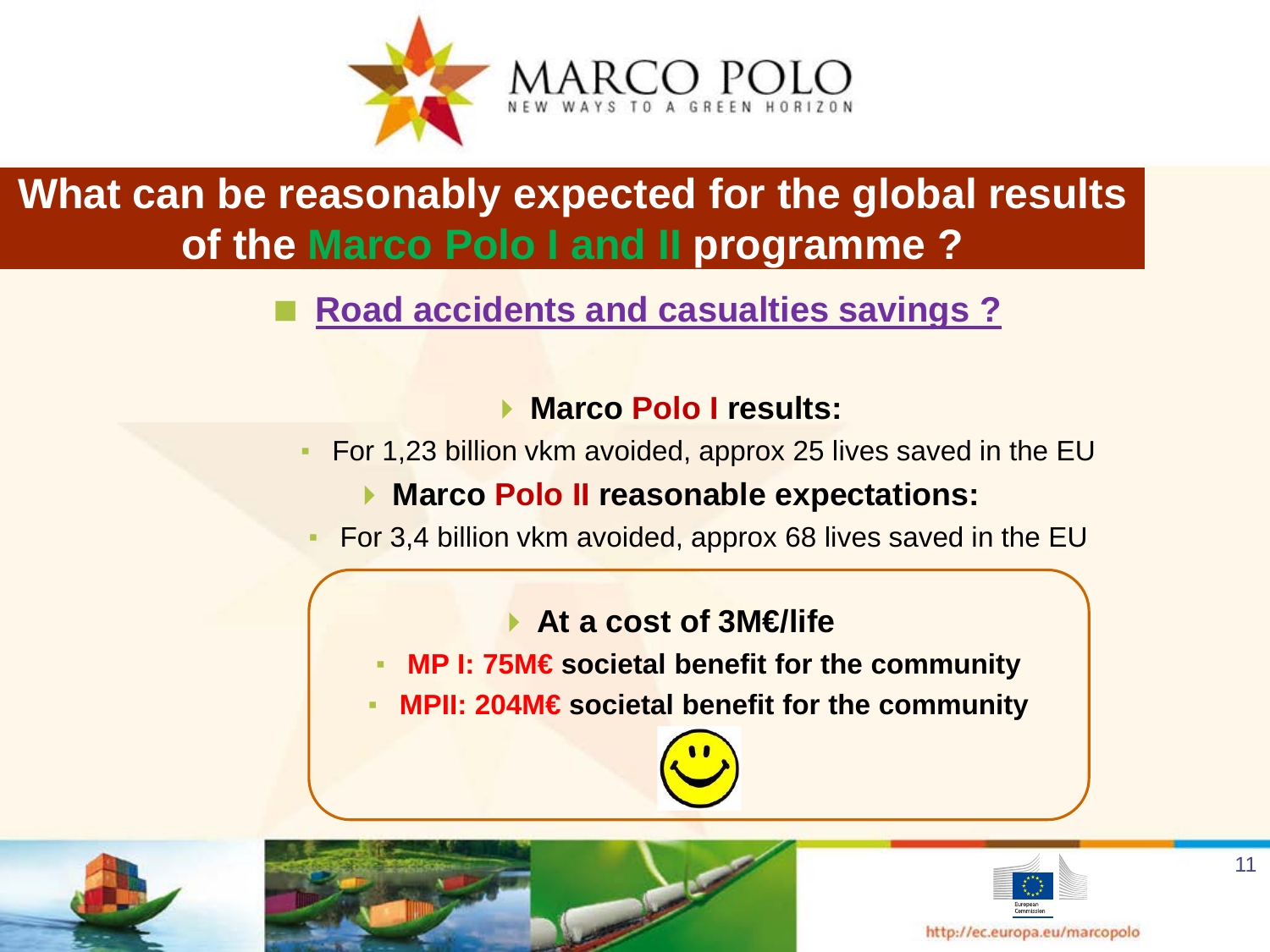

# **What can be reasonably expected for the global results of the Marco Polo I programme ?**

#### **What are the other Env Ben savings ?**

- **Benefits of the congestion reduction thanks to 4,6 billion vkm avoided (\*6)**
- **Benefit of the reduction of other GHG pollutants**
- **Benefit of the reduction of exhaust small black carbon particles**
- **And all the others……**

(\*6) at 0,25€/vkm for Motorways traffic congestion: source: Assumption for European Transport 2002, congestion costs by Brems, Kristensen, Cowi ,,,





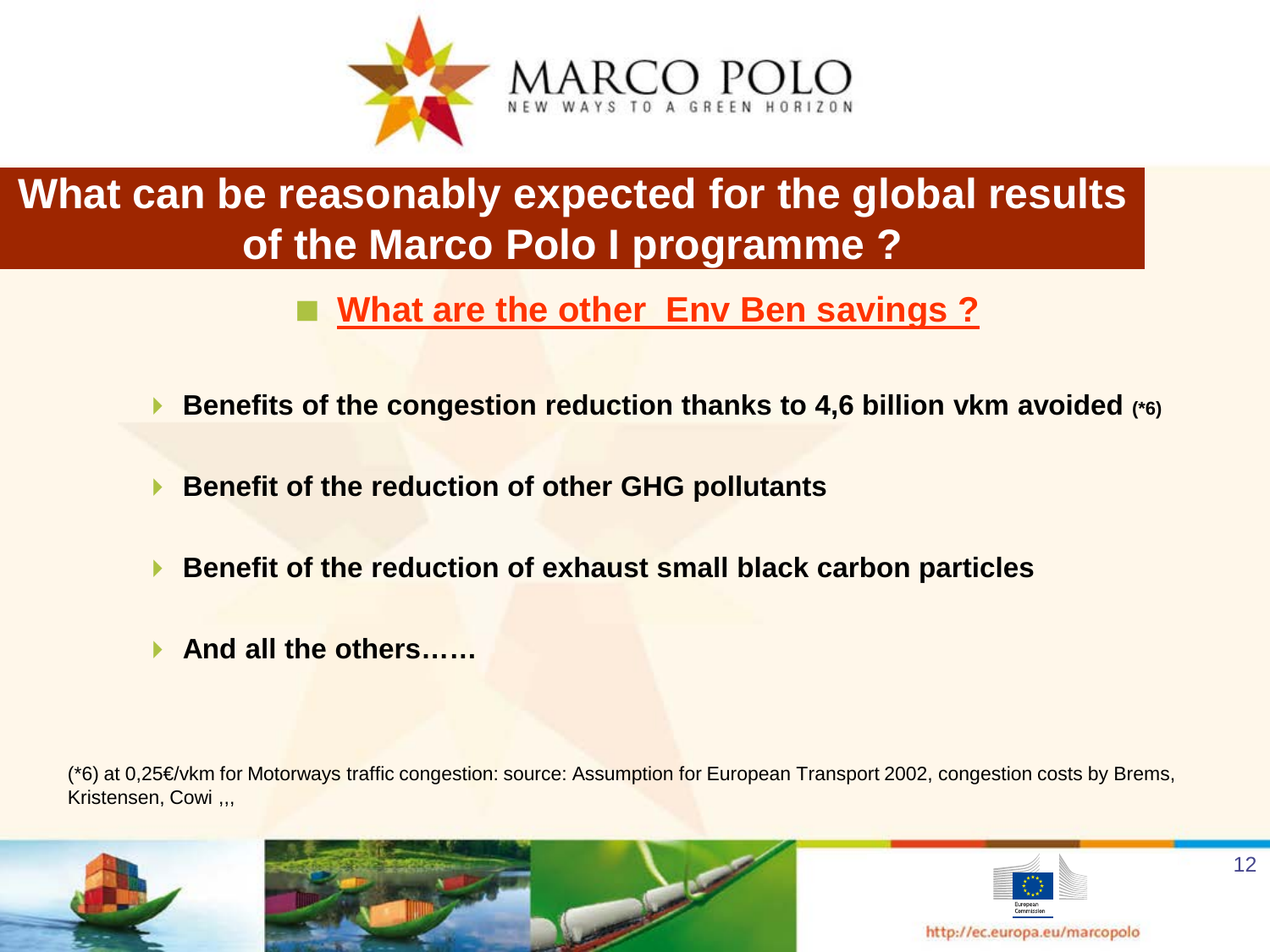

#### **Marco Polo I expenses of 32,6M€ over 4 years have:**

- **Reduced the transport of 22,1 billion Tkm in the EU**
- **Reduced the traffic flow by 1,23 billion Vkm**
- **Taken of the road 1,23 million heavy trucks on a distance between Berlin and Paris**
- **Reduced the production of 1,5 million tons of** *CO² saving as such 52M€*
- *The global environmental benefit generated has been 433M€*
- **Reduced the road accidents casualties by 25 lives generating** *75 M€ of societal benefit*
- Total savings of 508M€ at a EU cost of 32,6M€ **ROI** = 15,6 !







13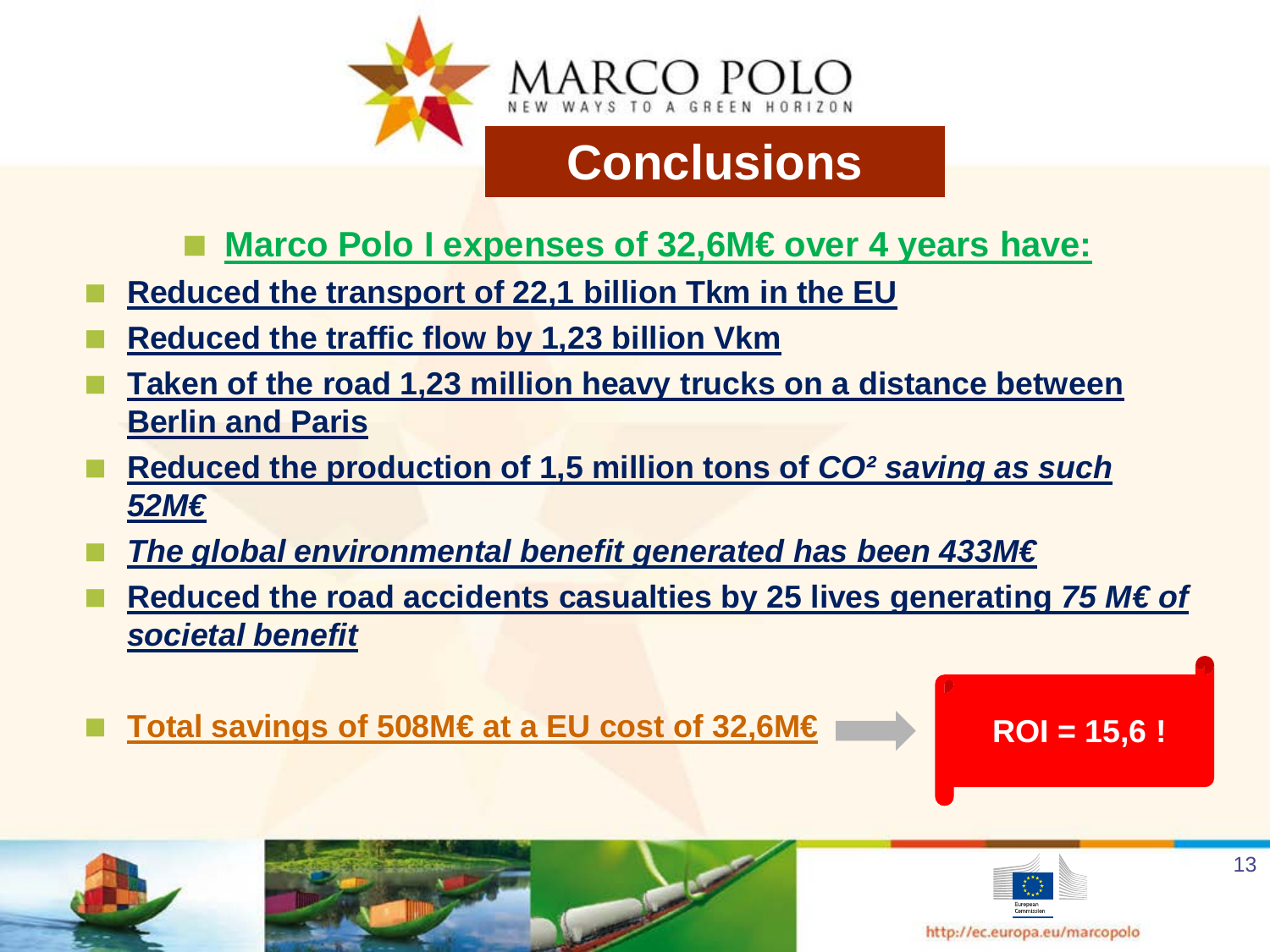

**Marco Polo II modal shift grants over 7 years would:**

- **Reduce the transport of 61 billion Tkm in the EU**
- **Reduce the traffic flow by 3,4 billion Vkm**
- **Reduce the production of above 4 million tons of** *CO² saving as such 140M€*
- *Generate a global environmental benefit around 1,2 billion€*
- **Reduce the road accidents casualties by 70 lives generating** *above 200M€ of societal benefit*
- **Total savings of 1400M€ at a EU cost of around 130M€**